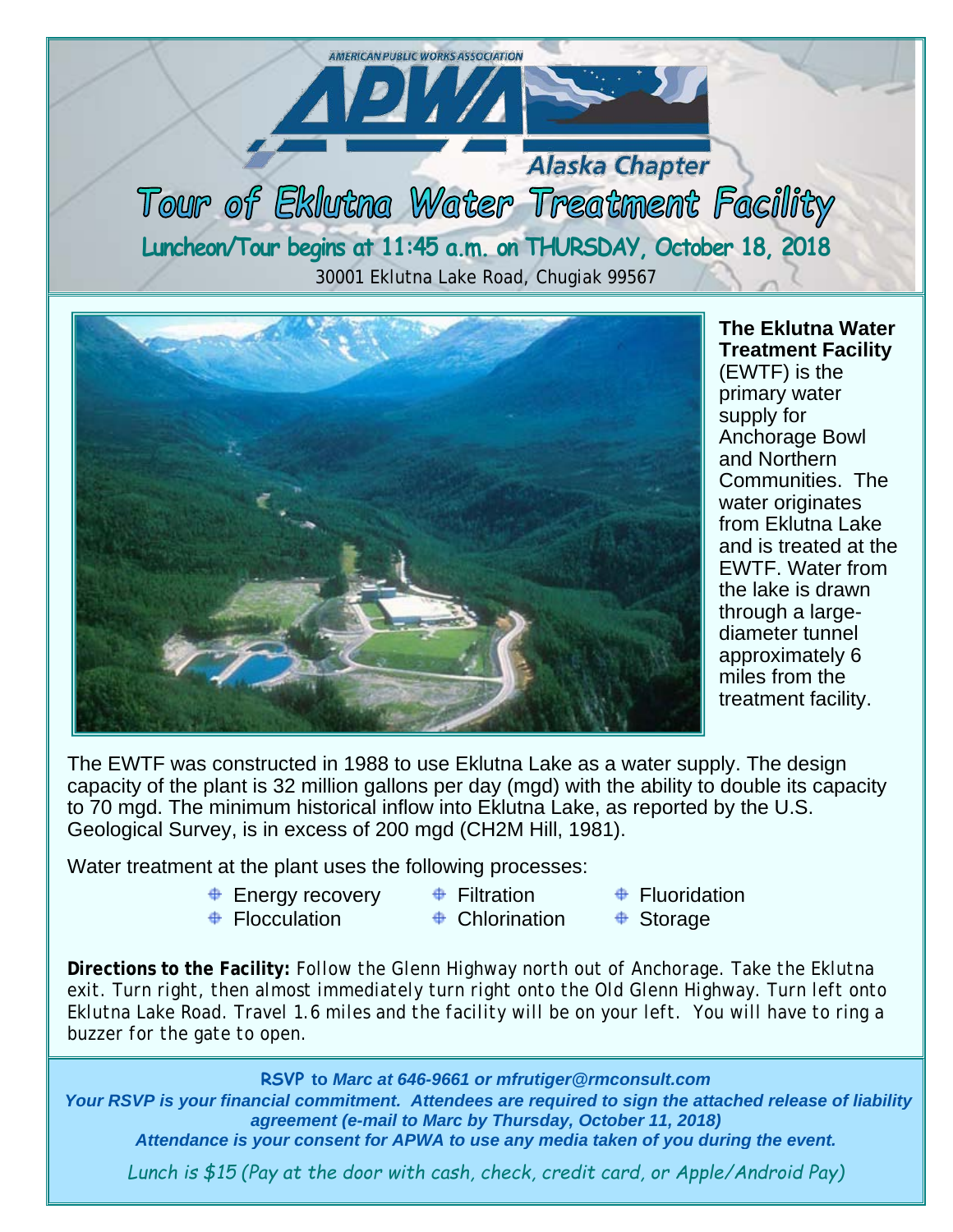## **ATTACHMENT D**



## Anchorage Water & Wastewater Utility **FACILITY TOUR**



## **RELEASE OF LIABILITY AGREEMENT – AWWU Facility Tours**

In exchange for participation in the activity of facility tours organized by the Municipality of Anchorage ("MOA") and the Anchorage Water & Wastewater Utility ("AWWU"), 3000 Arctic Blvd., Anchorage, Alaska, 99503, and/or use of the property, facilities, and services of MOA/AWWU, I, agree to the following:

(Write your name here)

- 1. **AGREEMENT TO FOLLOW DIRECTIONS.** I agree to observe and obey all posted rules and warnings, and further agree to follow any oral instructions or directions given by MOA/AWWU, or the employees, representatives or agents of MOA/AWWU. **For students under the age of 18, please see Parental/Legal Guardian consent below.**
- 2. **ASSUMPTION OF THE RISKS AND RELEASE**. I recognize that there are certain inherent risks associated with the above described activity and I assume full responsibility for personal injury to myself and further release and discharge MOA/AWWU for injury, loss, or damage arising out of my participation and presence upon the facilities of MOA/AWWU, whether caused by the fault of myself, MOA/AWWU or other third parties. I have no known health problems that would hinder or be aggravated by my participation on this facilities tour.
- 3. **INDEMNIFICATION**. I agree to indemnify and defend MOA/AWWU against all claims, causes of action, damages, judgments, costs or expenses, including attorney's fees and other litigation costs, which may in any way arise from my participation or presence upon the facilities of MOA/AWWU.
- 4. **DAMAGES.** I agree to pay for all damages to the facilities of MOA/AWWU caused by any negligent, reckless, or willful actions by me.
- 5. **APPLICABLE LAW**. Any legal or equitable claim that may arise from participation in the above shall be resolved under the Municipality of Anchorage or the State of Alaska law.
- 6. **REVIEW**. I have been given a reasonable opportunity to review this Agreement before signing. I further agree and acknowledge that I am free to have my own legal counsel review this Agreement if I so desire.
- 7. **PHOTO CONSENT**. I hereby grant the MOA/AWWU permission to use my likeness in a photograph or in any other and all of its publications, including website entries, without payment or any other consideration. I understand and agree that these materials will become the property of the MOA/AWWU and will not be returned. Please check below:

Agree **Disagree** 

AWWU Facility Tour Release of Liability Agreement **Page 1 of 2** and 2